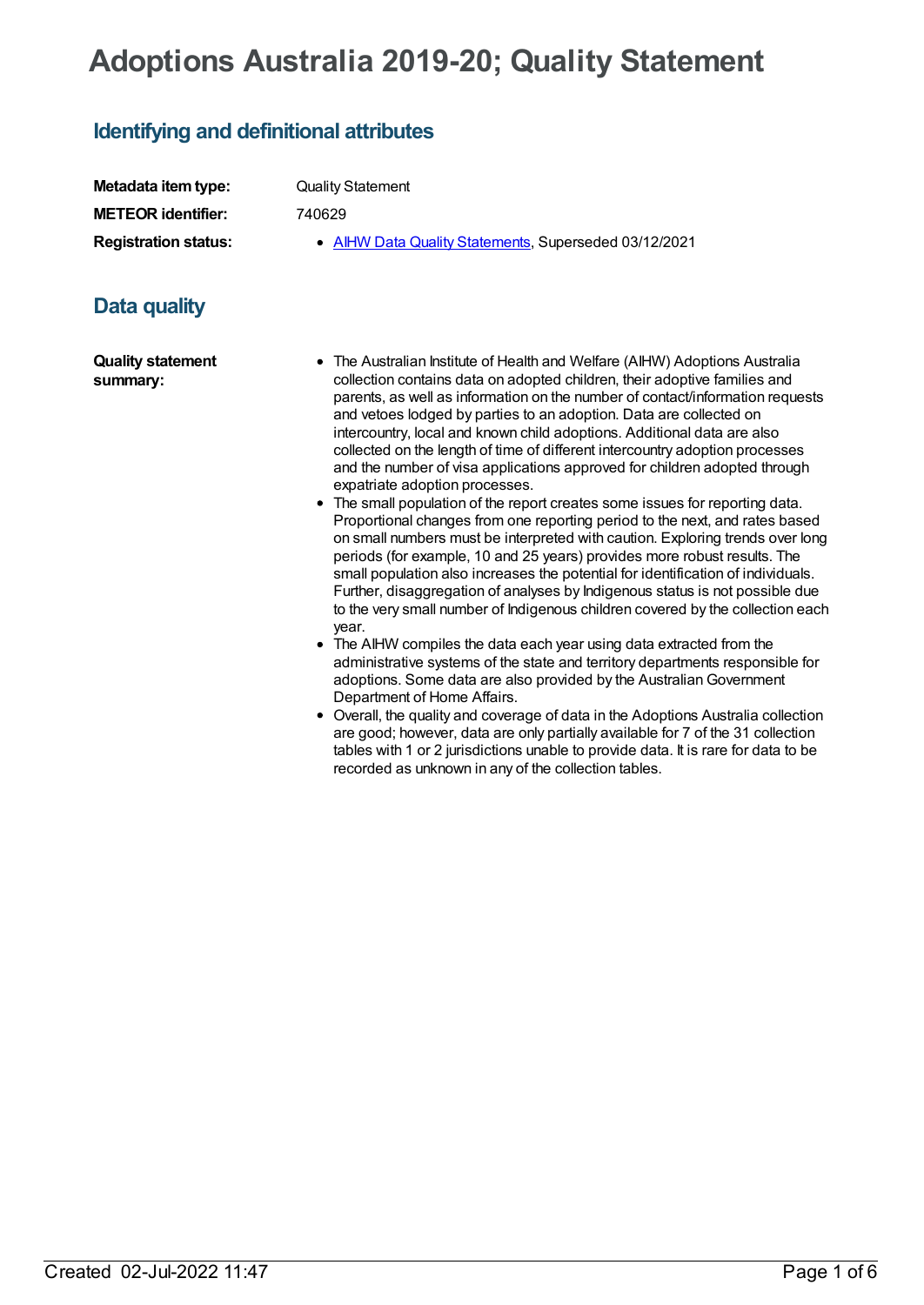| Institutional environment: | The Australian Institute of Health and Welfare (AIHW) is a major national agency set<br>up by the Australian Government under the <b>Australian Institute of Health and</b><br><b>Welfare Act 1987</b> to provide reliable, regular and relevant information and statistics<br>on Australia's health and welfare. It is an independent corporate Commonwealth<br>entity established in 1987, governed by a management board, and accountable to<br>the Australian Parliament through the Health portfolio.                                                                                                                                                                                                                                                                                    |
|----------------------------|-----------------------------------------------------------------------------------------------------------------------------------------------------------------------------------------------------------------------------------------------------------------------------------------------------------------------------------------------------------------------------------------------------------------------------------------------------------------------------------------------------------------------------------------------------------------------------------------------------------------------------------------------------------------------------------------------------------------------------------------------------------------------------------------------|
|                            | The AIHW aims to improve the health and wellbeing of Australians through better<br>health and welfare information and statistics. It collects and reports information on a<br>wide range of topics and issues, ranging from health and welfare expenditure,<br>hospitals, disease and injury, and mental health, to ageing, homelessness,<br>disability and child protection.                                                                                                                                                                                                                                                                                                                                                                                                                 |
|                            | The Institute also plays a role in developing and maintaining national metadata<br>standards. This work contributes to improving the quality and consistency of<br>national health and welfare statistics. The Institute works closely with governments<br>and non-government organisations to achieve greater adherence to these<br>standards in administrative data collections to promote national consistency and<br>comparability of data and reporting.                                                                                                                                                                                                                                                                                                                                 |
|                            | One of the main functions of the AIHW is to work with the states and territories to<br>improve the quality of administrative data and, where possible, to compile national<br>datasets based on data from each jurisdiction, to analyse these datasets and<br>disseminate information and statistics.                                                                                                                                                                                                                                                                                                                                                                                                                                                                                         |
| <b>Timeliness:</b>         | The <b>Australian Institute of Health and Welfare Act 1987</b> , in conjunction with<br>compliance to the <i>Privacy Act</i> 1988, (Cth) ensures that the data collections<br>managed by the AIHW are kept securely and under the strictest conditions with<br>respect to privacy and confidentiality.<br>The reference period for Adoptions Australia 2019-20 is from 1 July 2019 to<br>30 June 2020. The data set includes information related to all intercountry, local and<br>known child adoption orders finalised during this period. It also includes limited<br>information on placements that took place during this period, parties accessing<br>their adoption records during that period, and adoption vetoes.                                                                   |
|                            | The state and territory departments responsible for adoption provide data to the<br>AIHW annually, following the end of each financial year. For the 2019-20 collection,<br>due to accommodations put in place to support states and territories in their<br>response to the unprecedented impact of coronavirus disease 2019 (COND-19),<br>additional time was provided for departments to provide data required for national<br>reporting. The first iteration of data was due to the AIHW 12 weeks after the end of<br>the financial year (by 27 September 2020), and data were finalised for all states<br>and territories by 4 November 2020.                                                                                                                                            |
|                            | The data for each collection period are released in the AIHW's Adoptions Australia<br>annual publication. In 2019-20, concurrent with the annual publication, key findings<br>were released though a number of online products including factsheets on<br>intercountry, local and known child adoptions. Data from the AIHW Adoptions<br>Australia collection are generally published in December of the final year of the<br>reference period (that is, within 6 months after the end of the reference period). Due<br>to the impacts of COVID-19 and accommodations made to support state and<br>territory departments participation in the 2019-20 collection, Adoptions Australia<br>2019–20 was released on 17 March 2021. The report is accessible for free through<br>the AIHW website |
| <b>Accessibility:</b>      | Publications based on the Adoptions Australia collection, including the annual<br>Adoptions Australia reports, are available at www.aihw.gov.au/reports-data/health-<br>welfare-services/adoptions.                                                                                                                                                                                                                                                                                                                                                                                                                                                                                                                                                                                           |
|                            | Requests for unpublished data can be made by completing a data on request form<br>at www.aihw.gov.au/our-services/data-on-request. Depending on the nature of the<br>request, requests for access to unpublished data might require approval from the<br>state and territory data custodians and/or the AIHW Ethics Committee.                                                                                                                                                                                                                                                                                                                                                                                                                                                                |
|                            | For general enquiries about AIHW publications visit www.aihw.gov.au/contact-us.                                                                                                                                                                                                                                                                                                                                                                                                                                                                                                                                                                                                                                                                                                               |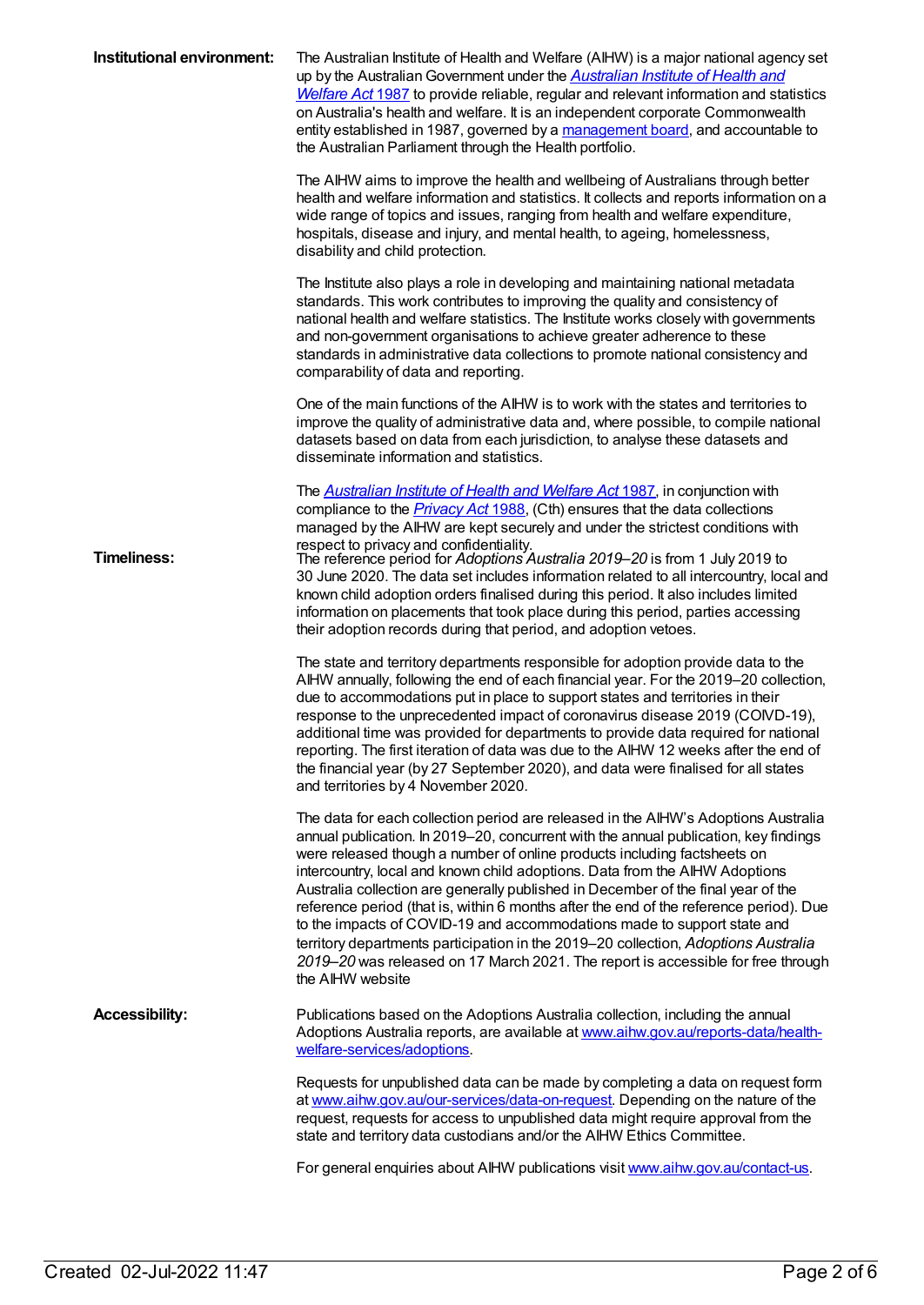**Interpretability:** Supporting information on relevant legislation and jurisdictional policies are presented in the Adoptions Australia reports at Appendix B: Legislation. Supporting information is also provided in the footnotes to tables and in the Glossary. The Australian Government Department of Social Services--- the Australian Central Authority for intercountry adoption—provides expert advice on current intercountry adoption programs, which is incorporated into the report to inform and contextualise analyses. Chapter 2 of the report provides an overview of the 3 types of adoption in the report and further contextual information. Readers are advised to consider all supporting and contextual information to ensure appropriate interpretation of analyses presented by the AIHW.

> Metadata for the Adoptions Australia collection can be found on METeOR, the AIHW's online metadata repository.

**Relevance:** The Adoptions Australia collection is the authoritative source of national adoptions data in Australia. As well as providing information on the most recent reporting period (for the 2019–20 reporting period this refers to data from 1 July 2019 to 30 June 2020), the collection also allows for comparable trend data to be examined. The collection is a valuable source for monitoring the role of adoption as part of Australia's response to issues of child welfare and safety.

> Each year, the data collection includes information on intercountry, local and known child adoption placements, and finalised adoption orders. These data relate to adopted children, the adoptive families and, for local adoptions, the birth mothers of children with a finalised adoption order.

> The collection also allows data on the number of contact/information requests and vetoes lodged by parties to an existing adoption to be examined. In addition, data from the Australian Government Department of Home Affairs on the number of visas applications approved for children adopted through expatriate adoption processes, and the program status of countries of adoptee citizenship for these adoptions provides complementary information. When combined, these data give a detailed view of adoption in Australia.

#### **Scope**

A description of adoption and information on the sources of data for the collection are presented in Chapter 1 of the annual Adoptions Australia report. A description of the categories of adoption included in the collection is provided in Section 2.1.

The Adoptions Australia collection contains data relating to 2 populations of adopted children:

- **finalisations**—children whose adoption orders were finalised during the reporting period. This includes orders made in Australia, and, in the case of some intercountry adoptions, where the full adoption order was made in the country of origin
- **placements**—children, regardless of the status of their adoption orders, who were placed with their adoptive families during the reporting period (that is, for local adoptions, when the child is taken into care of the prospective adoptive parent(s), and for inter country adoption, when the child enters Australia).

| <b>Accuracy:</b> | Data for the Adoptions Australia collection are extracted each year from the<br>administrative systems of the Australian state and territory departments<br>responsible for adoption, according to definitions and technical specifications<br>agreed by the departments and the AIHW.                                                                |
|------------------|-------------------------------------------------------------------------------------------------------------------------------------------------------------------------------------------------------------------------------------------------------------------------------------------------------------------------------------------------------|
|                  | Overall, the quality and coverage of data in the collection are good. In 2019–20, of<br>the 31 data tables in the aggregate collection:                                                                                                                                                                                                               |
|                  | • 7 tables did not contain data for all jurisdictions, as New South Wales was<br>unable to provide data for 2 tables, Western Australia for 5 tables, and the<br>Australian Capital Territory for 4 tables<br>• 4 tables contain data recorded as unknown, but no tables had an unknown<br>category that comprised more than 3% of the data supplied. |
| Coherence:       |                                                                                                                                                                                                                                                                                                                                                       |

The Adoptions Australia collection was initially developed in 1993. The annual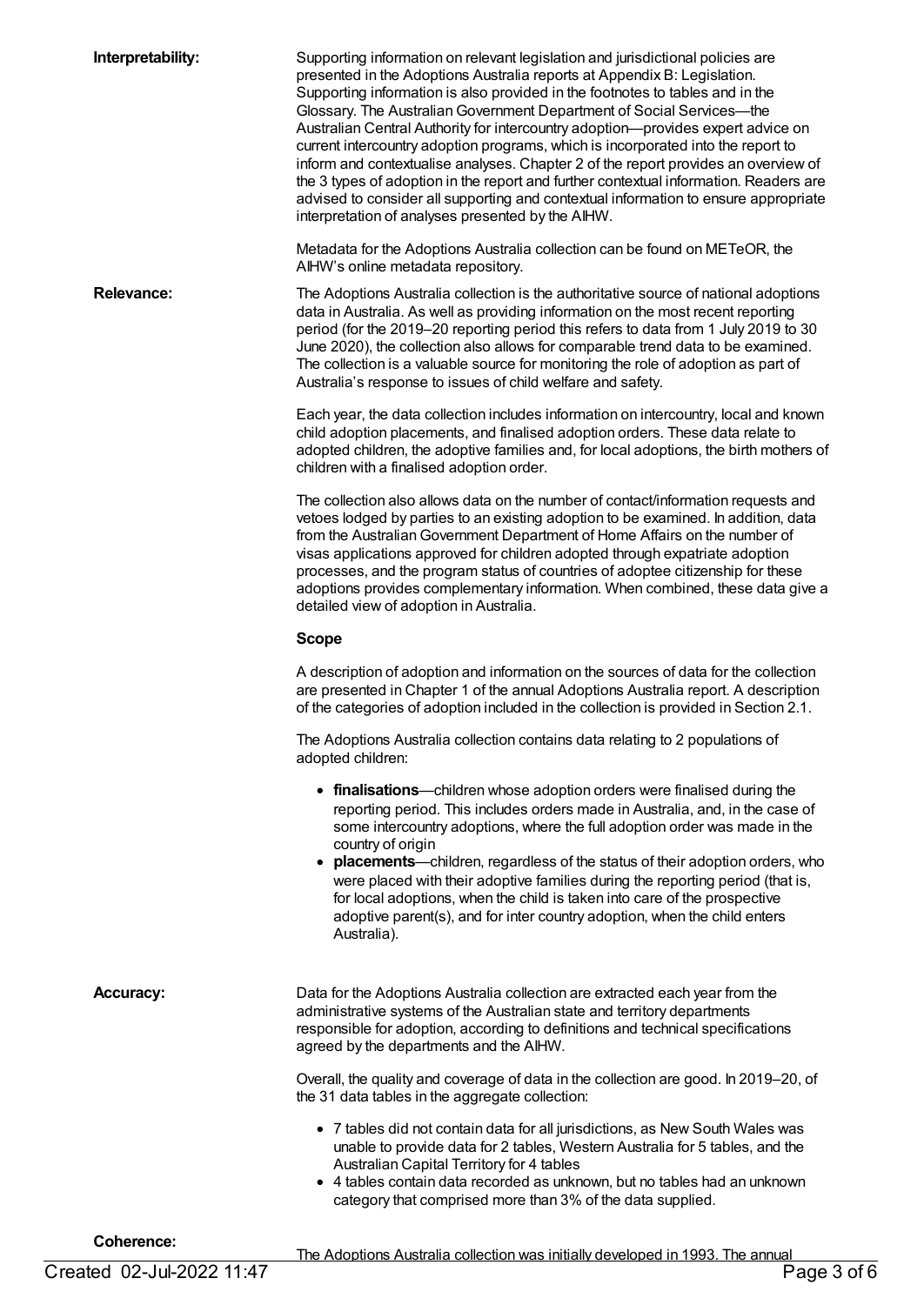The Adoptions Australia collection was initially developed in 1993. The annual Adoptions Australia report series started when the AIHW took over the national adoptions data collection in 1993. The first 3 editions were published in 1993 and 1994 (as data were collected back to 1990–91), and from 1995 an edition has been released annually. Before this, national adoptions data were collected and reported (briefly) by 2 other organisations: the National Working Party on Welfare Statistics (Australia) (from 1987–88 to 1989–90) and the Australian Bureau of Statistics (from 1979–80 to 1984–85). No national data were collected in 1985–86 and 1986–87, resulting in a break in trend data for these years.

From 1998–99 onwards, the categories of adoption used in Adoptions Australia reports differ from those in previous publications. The categories were changed to better reflect the types of adoptions, and to bring the terminology more in line with that used by state and territory departments responsible for adoption. However, the new categories of adoption introduced in 1998–99 can still be mapped to those reported before this period, avoiding a break in trend data. See *Adoptions Australia 2008–09* for further details.

Tables that have been consistently collected from 1990–91 onwards are comparable. In addition, data standards were carried over from the Australian Bureau of Statistics Adoptions Standards (March 1982), allowing comparable data from the years before the AIHW collection to be incorporated into trends reporting. The report series uses the long history of data collection to analyse trends over a 25-year period to capture the effect of changes to local and international societal views and policies.

In 2003–04, additional tables on the intercountry adoption process were included in the Adoptions Australia collection template. Before 2011–12, these data were not published as part of the Adoptions Australia report. In 2011–12, by agreement with the state and territory data custodians, these data were incorporated into the Adoptions Australia report (including trend data back to 2007–08). Due to restrictions on the release of Subclass 102 visa data to the AIHW by the Australian Government Department of Home Affairs, introduced by the *Australian Border Force Act 2015*, visa data in 2014–15 and 2015–16 were heavily suppressed. New collection tables and national technical specifications were introduced in 2016–17 to allow alternative reporting of these data.

From 2000 to 2007, the AIHW also provided the Australian Government Attorney General's Department with a detailed report on finalised intercountry adoptions from Hague countries as part of Australia's reporting responsibilities under the Hague Convention on Protection of Children and Co-operation in Respect of Intercountry Adoption. In 2008–09, tables with continuing relevance were incorporated into the main Adoptions Australia report series, and the separate report was ceased.

In 2016–17, a number of existing collection tables had their scope expanded to include adoptions by known carers, such as foster parents. These data were reported for the first time in *Adoptions Australia 2017–18*. This additional information was included in the national collection due to the growing prominence of this type of adoption in the Australian context (between 2000–01 and 2019–20 carer adoptions rose 490%).

From 2016, the AIHW collaborated with state, territory, and Australian Government agencies to develop national definitions, and improve the availability of data on the adoption of children with special needs. In *Adoptions Australia 2018–19,* data on the needs of intercountry adoptees placed with their adoptive families in 2017–18 were reported for the first time. This reporting continued in 2019–20.Updated data on 'sex' and 'Indigenous status' were also included in the 2019–20 collection to make these compliant with national standards related to these demographic items.

The 2019–20 collection also saw the introduction of a national estimate of intercountry adoptees adopted from 1979–80 to 2018–19—including an estimate of those adoptees who would now be 18 years or over.

#### **Limitations of existing data**

Existing national adoptions data are constrained by several factors, including limits in information recorded on state and territory databases for administrative purposes,

and the capacity of countries of origin to capture relevant information about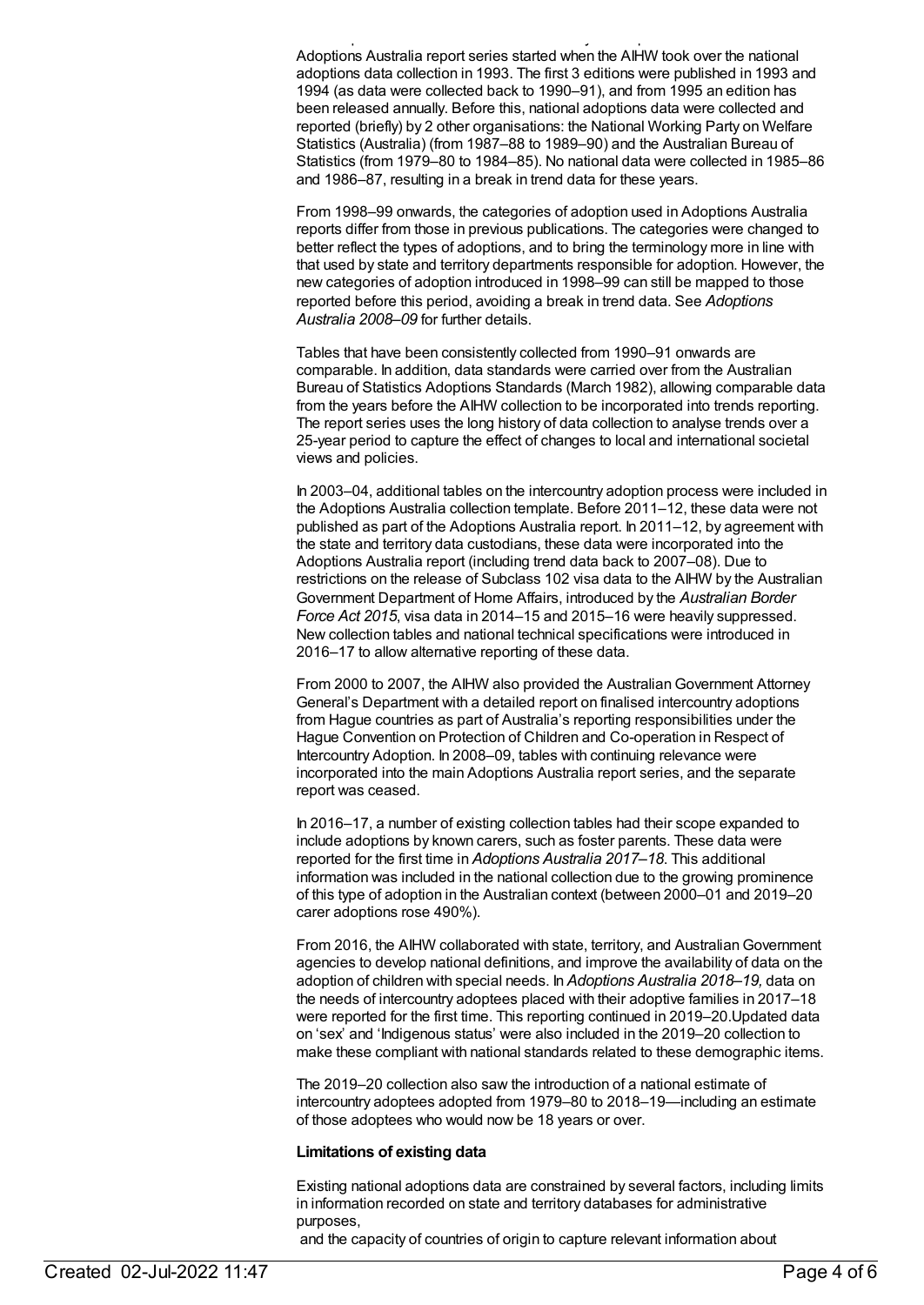children and their families. For some types of adoption such as known child adoptions by step-parents or expatriate adoptions, this can be further constrained by the limited involvement the department in the adoption process. For intercountry adoptees, it is common for only minimal information about the child's history to be available.

Several areas that could enrich the understanding of adoption in Australia have no reliable data source.

#### *Adoptions by carers*

Development work undertaken since 2016 has allowed the collection of demographic information on adoptive families involved in known carer adoptions that is comparable to what is collected for intercountry and local adoptions. Children and young people involved in adoptions by known carers often have a complex pre-adoption care history that can involve child protection services. However, due to the aggregate nature of the Adoptions Australia collection, data on this pre-adoption history are currently unable to be reported.

#### *Families of intercountry adoptees*

Research indicates the importance of adoptive parents' access to historical information in improving post-adoption outcomes; however, the capacity of countries of origin to determine and record information about a child is constrained by economic and social issues, and varies between countries. The amount of information available is generally inconsistent and of poor quality, making it unsuitable for reporting.

#### *Processing times for local and known child adoptions*

Adoption processing time frames in Australia are of significant interest to various stakeholders (from government officials, to prospective adoptive parents). Such data provide insights into the efficiency of contemporary adoption practices, and also speak to the lived experience of prospective parents seeking to form a family via adoption.

Data in the Adoptions Australia report series currently provide an indication of the time involved in the intercountry adoption process and changes over time. However, data are not currently nationally available for the other types of adoption. For carer adoptions, complexities around when the process should be considered to have started make it difficult to capture nationally comparable data. Due to the impact of COVID-19, plans to explore the availability of data on processing times for local adoptions as part of potential data improvements in 2019–20 did not proceed. These data could provide useful information on the similarities or differences between types of adoption.

#### *Prospective adoptive parents and children in need of adoption*

For intercountry adoption, national data have been reportable since 2011–12 on the number of applicants who became official clients of a state or territory department responsible for adoption in a given year. While useful, because the data only reflect new applicants in a given year, these data cannot currently be used to determine the total pool of prospective adoptive parents who have become official clients and are still awaiting the allocation of a child. A field test of a number of new collection tables seeking to address this gap was conducted in 2018–19. Due to the impact of COVID-19, it was agreed to delay further development of these tables until after the 2019–20 collection.

The availability of similar data for local adoptions and for carers who have also been authorised as potential adoptive parents has not currently been explored. Similarly, there is currently no way of determining the current population of children in need of adoption.

Information on both populations would help to inform the national picture of adoption in Australia, by providing insights into the present level of unmet need.

#### *Adoption services and supports*

Research suggests that access to adequate services and supports for both the adopted child and the adoptive family is essential for positive outcomes, especially